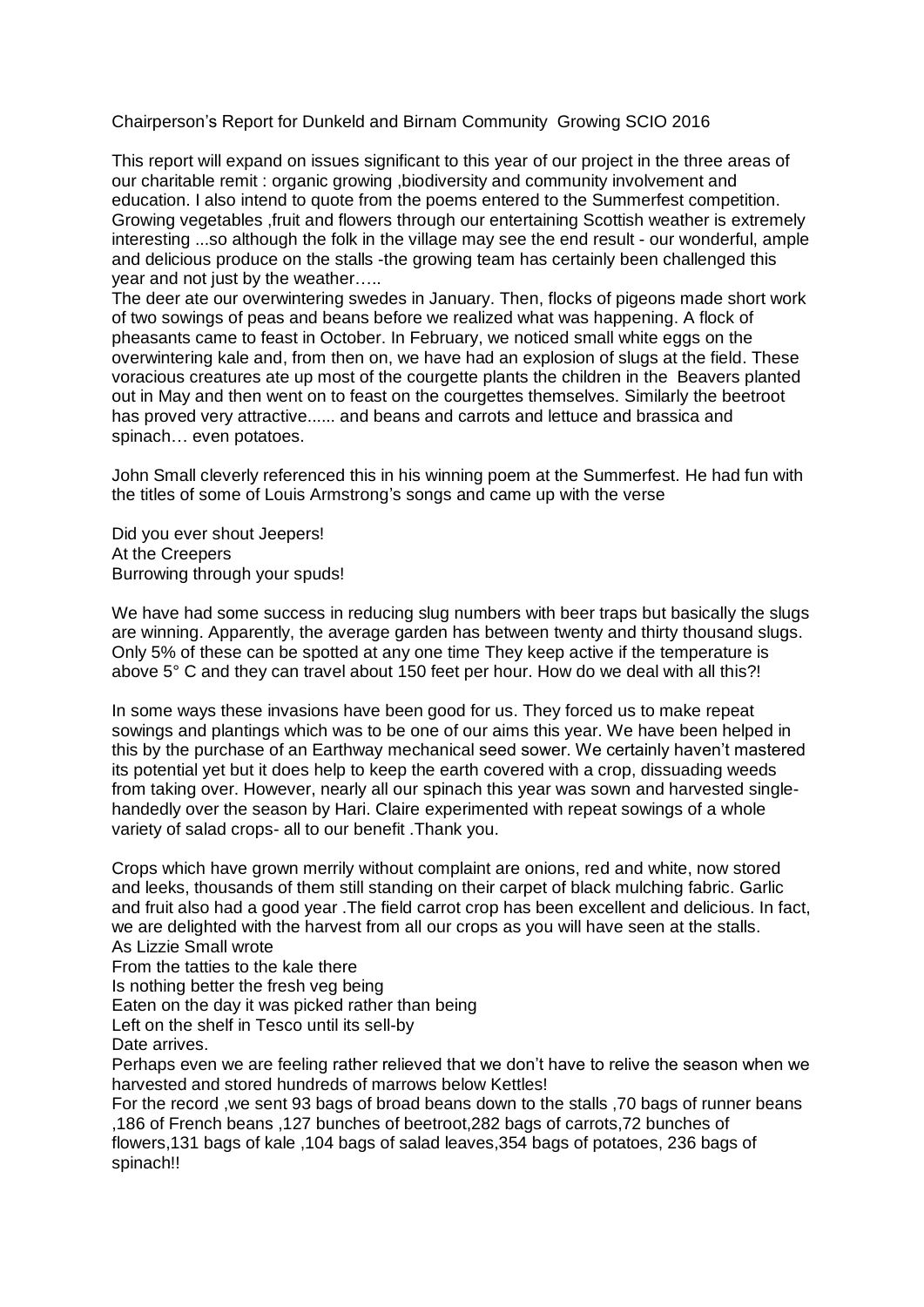There are wider ecological questions about the issue of sharing our produce with this array of other creatures. The range of answers to these questions can depend on what your values and beliefs are. Yes, even growing vegetables quietly, locally, no hullaballoo generates debate!

Where are the slugs natural predators? toads, thrushes, hedgehogs et cetera .Should we promote these ? How much should we intervene in the cycle of growth and decline which nature gives us? Has a slug as much right to eat as we have? Should we allow the hard work and time given by our volunteer gardeners to be disregarded by allowing pests to claim part of the harvest?

As touched on already, our experiences with the slugs have been humbling. It is tricky getting our efforts to promote biodiversity quite right, trying to build up variety in nature. Promoting biodiversity is a way of investing in our future by growing and encouraging a broader stronger base to resist threats to our very existence such as disease, climate change and soil degradation. If it is so important, why is it so difficult to achieve?

It was with all these considerations in mind that we planted our wild harvest hedge( of hazel blackthorn , crab apple, dog rose, elder) some years ago now .It is growing well and indeed will need a good cut back in the coming weeks. Did you have the pleasure of seeing our beautiful and welcoming Scottish native wildflower patch? Sandy Howe took the lead with this and Jim Sutton, Dave Roberts and Michael Trafford helped him sow it. Seed has been saved from it and the plan is to double this area next year .As well as the array of wonderful poppies , marigolds and other cottage flowers which Maddy Hand and Jim Sutton tended ,we sowed phacaelia which the bees adore and yarrow along plot edges too to boost food supplies for insects . An inspection and clean up of the bird boxes showed that three out of four families had reared young there.

We reduced our potato growing area to one plot last year .This is an attempt to maintain a healthy crop rotation, discouraging diseases and pests from building up in the soil, and to reduce the number of hours of digging required to remove volunteer or rogue potatoes. One knowledgeable suggestion for cleaning and turning over the potato plot is to invite a couple of pigs to visit in February for a few weeks and let them turn it over .As yet we haven't fully decided on that step. In the meantime, we are extremely grateful to George Ness and the diesel vintage tractor for ploughing, harrowing, putting up tattie dreels, lifting tatties, moving dung, topping long grass and in general being an excellent source of advice.

Another significant feature of growing organically is in the use of natural fertiliser, mostly horse manure. As well as dung from the horses adjacent to us, we received vast quantities of manure this year from the horses at Scotstoun farm, transported by Graeme Tinto. Please remember to wash your veg!

Our three new huge compost bins are in active use as we have plenty of green waste to compost . More awkward for us is finding the quantity of brown waste such as wood chippings or shredded cardboard needed to generate the right conditions to really compost this down.

A welcome new facility on the field is our eco loo. It provides a comfortable private space and is actually rather attractive with the honeysuckle growing up it. Raymond Simpson designed the shed and Kenny Allan built it .We received a donation from the hill runners which paid for the actual loo and a micro grant via the Community Council for the shed. If I can quote from an unsuccessful but accurate poem entered to the Summerfest competition.

We love our produce roots leaves and fruits. We compost everything weeds pee and poops!

We have a separate bin for the humanure!!!